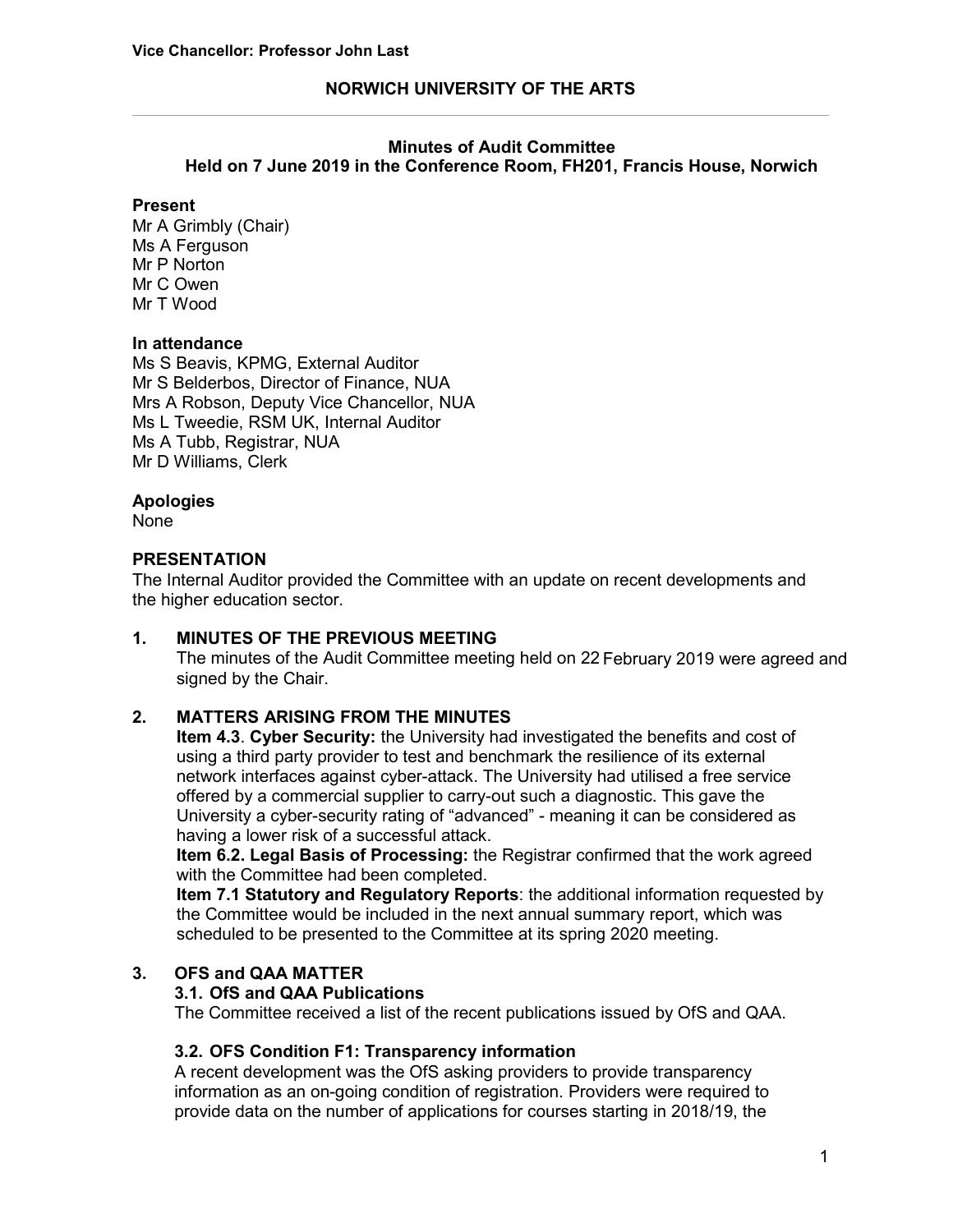number of offers made and the number of offers accepted. The data was expected to be broken down by gender, ethnicity and social-economic background.

An analysis of data indicated that no student group in 2018/19 was either favoured or disadvantaged by NUA's recruitment processes.

Although the external request for information was new, the University's senior management team each week received detailed data on current year recruitment. The information provided included benchmarking data for other providers in the University's region and specialist competitors and detailed data each week was provided the number of applications, offers and firm acceptances by course.

## **3.3. Course Approval and Periodic Review 2018-10**

To provide effective oversight, there was a question of when the Committee should receive updates on Course Approval and Periodic Review and External Accreditation.

The Committee agreed that in principle it was content to receive reports during the year by exception, should a major issue arise, and receive towards the end of each academic year an overall and summary report. The expectation was that the annual report would be received by the Committee at its summer meeting.

### **3.4. Update on External Accreditation**

The University's management confirmed that they sought to secure external accreditation of the University's courses whenever possible. It was however difficult to be sure about the value of external accreditation and the weight applicants placed on its presence when selecting a course of study. On balance the University believed that accreditation removed the risk that competitors with accredited courses would be favoured by applicants. It was however noted that in addition to the financial fees paid to the accrediting bodies, the process required a considerable investment of staff time. The University continued to consider carefully the merits of accreditation when course accreditation came up for renewal.

# **4. EXTERNAL AUDIT**

### **4.1. KPMG External Audit Plan and Strategy 2018/19**

The external auditor introduced the external audit plan and strategy 2018/19. Key features of the plan, included setting materiality at £478k (2%) of revenue.

The potential impact of BREXIT and the recent publication of the Augar Report were noted. Both topics and the related risks to the University were expected to be included in the Strategic Review in the Financial Statements for 2018/19.

### **Deputy Vice Chancellor (DVC)/External Auditors**

The auditor drew the Committee's attention to the statement, confirming their independence.

### **5. INTERNAL AUDIT**

### **5.1. Internal Audit Plan 2019/20**

The Committee received a draft of the Internal Audit Plan 2019/20. The Committee discussed the audit plan in detail. It was agreed that it would be helpful when agreeing priorities if information about the areas investigated by internal audit over the three previous years could be shared with the Committee.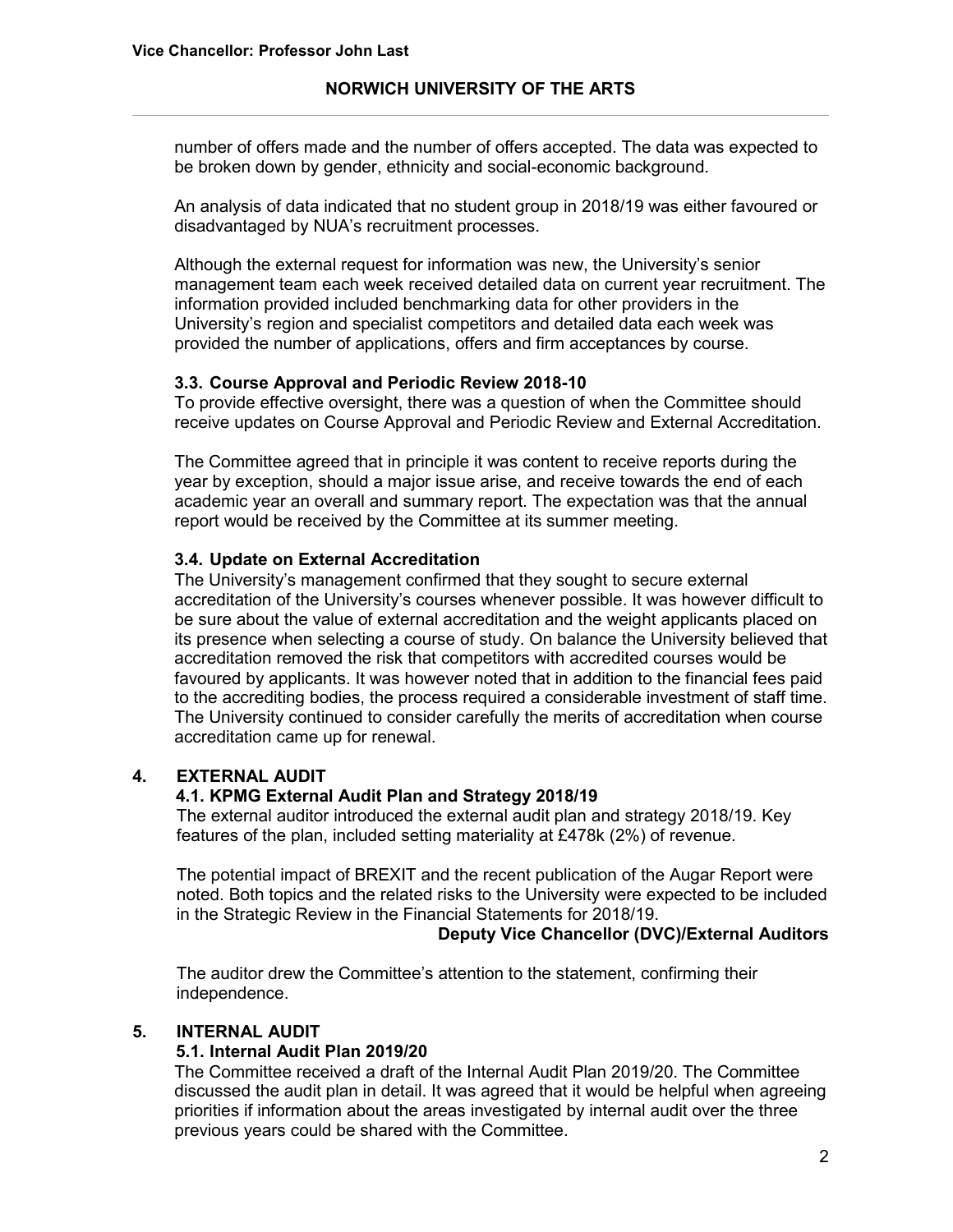# **NORWICH UNIVERSITY OF THE ARTS**

# **Internal Auditor**

The Committee agreed that in addition to undertaking an annual review of General Data Protection Regulation (GDPR), a short update on the topic would be provided at each of its meetings.

## **Registrar**

Reflecting the uncertain policy environment there was a case for asking the Internal Auditors to review the University's controls in the preparation of its financial forecasts. It was agreed that consideration should be given to incorporating the topic in either the planned audit on data quality or key financial controls.

## **Internal Auditor**

The growing concerns across the sector in relation to the mental health of students and staff, suggested the topic might be an appropriate area for the internal auditors to review at a future date.

# **6. RISK MANAGEMENT**

## **6.1. Significant Risks List**

The committee noted the Significant Risks List. The list had been updated prior to the publication of the Augar report.

The University had already begun considering the implications of the Augar Review, should its recommendations be adopted by government. Notably, the impact of the withdrawal of student loan funding for Foundation courses and the University's response to a reduction in fee levels.

The University had added a further risk – employability profile – to its significant risks list.

The Council's risk appetite had been agreed in October 2014. It might be timely to review the risk appetite in conjunction with the development of the University's next strategic plan. The Clerk was asked draw the matter to the attention of the Chair and Vice Chancellor.

### **Clerk**

The Committee agreed that in addition to receiving the Significant Risks List it would be beneficial to undertake a 'deep-dive' into one of the highest risks faced by the University. A report focussing on the chosen area might be considered at the Committee's spring meeting.

### **DVC**

# **6.2. SMG Annual Risk Management Report and Policy Review**

The Committee received the annual review of the University's policy and processes for identifying and managing risk.

# **7. INTERNAL CONTROLS**

# **7.1. Fraud Response Plan – Review**

The Committee approved the minor amendments to the University's Fraud Response Plan.